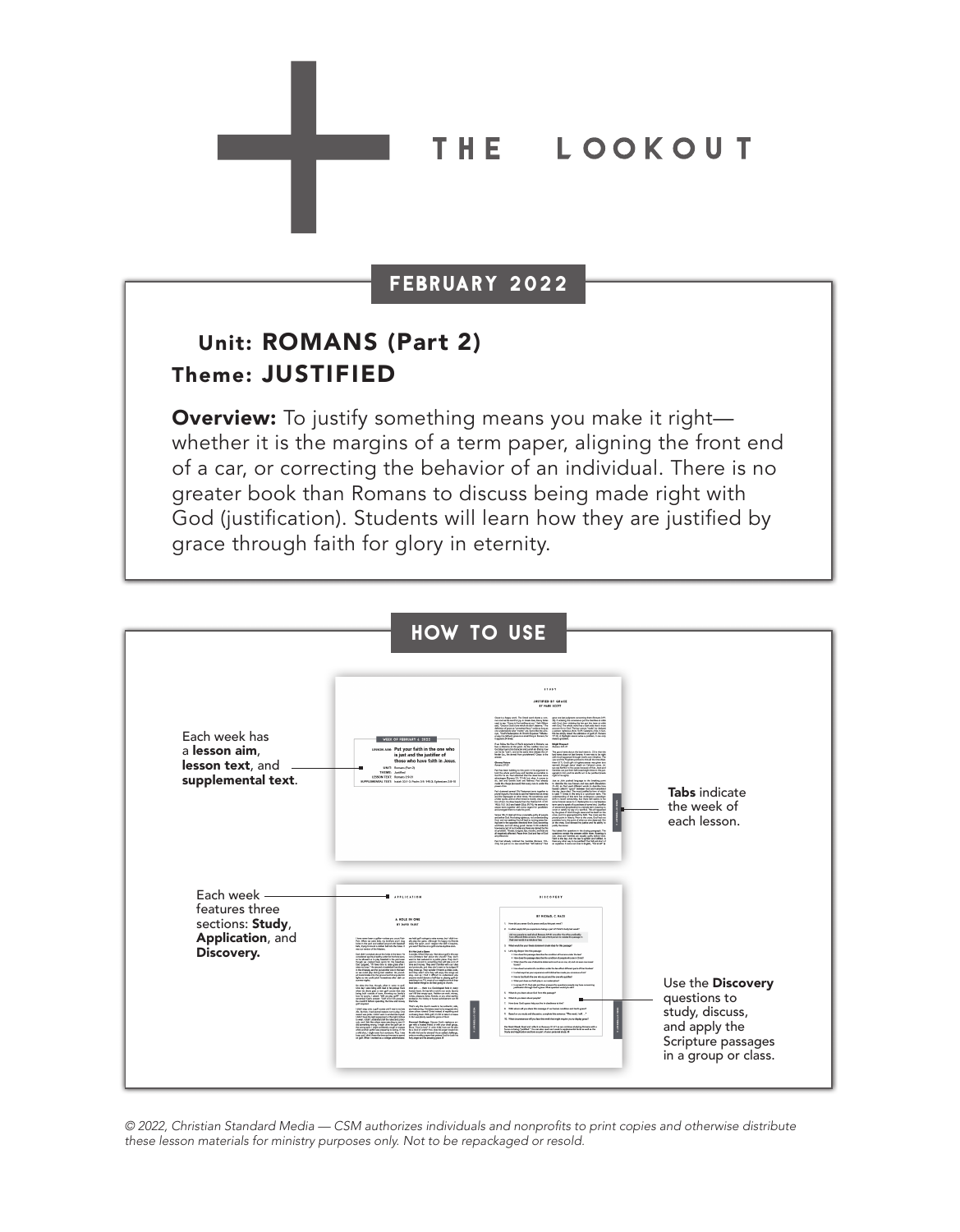# WEEK OF FEBRUARY 6, 2022

|                                   | LESSON AIM: Put your faith in the one who<br>is just and the justifier of<br>those who have faith in Jesus. |
|-----------------------------------|-------------------------------------------------------------------------------------------------------------|
|                                   | <b>UNIT:</b> Romans (Part 2)                                                                                |
| <b>THEME:</b> Justified           |                                                                                                             |
| <b>LESSON TEXT:</b> Romans 3:9-31 |                                                                                                             |
|                                   | SUPPLEMENTAL TEXT: Isaiah 53:1-3; Psalm 5:9; 140:3; Ephesians 2:8-10                                        |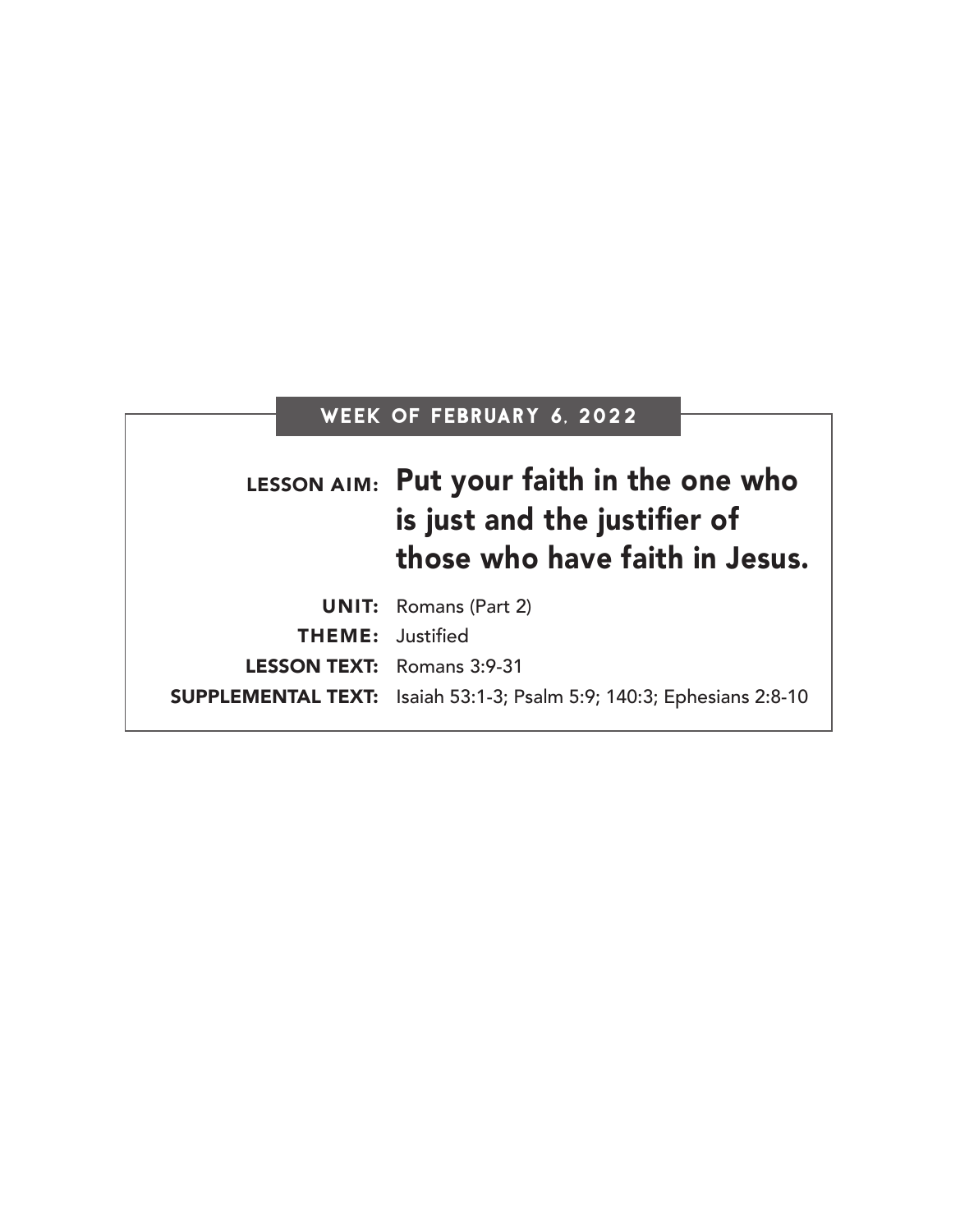### **STUDY**

## by mark scott JUSTIFIED BY GRACE

*Grace* is a happy word. The Greek word shares a common root as the word for *joy*. In Greek class, Kenny Boles used to say, "Grace is God smiling at you." Seth Wilson said, "Grace is God's love which we don't deserve." The definition of *grace* as "unmerited favor" works so long as one understands what "merits" are. Some like the acronym, "God's Redemption At Christ's Expense." Whatever way it is defined, grace is no small thing in Romans, for it appears 24 times.

If we follow the flow of Paul's argument in Romans, we face a dilemma at this point. As the Justifier, how can God stay true to his character and punish sin (that is, how can he be "just"), and at the same time release the offender (i.e., the sinner) from punishment? Grace is the answer.

#### Gloomy Picture

*Romans 3:9-20*

Paul has been building to this point in his argument to hold the whole world (Jew and Gentile) accountable to God for its sin. Paul admitted that the Jews have some advantages (Romans 3:1; 11:1-6), but when it comes to sin, Jew and Gentile both are flatlined. Paul already *made the charge* (accused) that every race is *under the power of sin*.

Paul clustered several Old Testament texts together to prove his point. He chose to use the Hebrew text at times and the Septuagint at other times. He sometimes used a fuller quote, and at other times he merely cited a portion of text. He drew heavily from the Psalms (14:1-3; 5:9; 140:3; 10:7; 36:1) and Isaiah (53:6; 59:7-8). He seemed to weave texts together with some regard for parallelism and arranged them to make his point.

Verses 10b-12 deal with how universally guilty all people are before God. Not being righteous, not understanding God, and not seeking God all lead to turning away (being bent in the opposite direction) from God, becoming worthless, and not doing good. Verses 13-18 underline how every part of our bodies and lives are stained by this sin problem. Throats, tongues, lips, mouths, and feet are all negatively affected. Peace from God and fear of God are jettisoned.

Paul had already indicted the Gentiles (Romans 1:18– 2:16), but just so no Jew would feel "left behind," Paul gave one last judgment concerning them (Romans 3:19- 20). If violating the conscience put the Gentiles at odds with God, then violating the law put the Jews at odds with God. The whole world has a dark side that it must account for to God. The law cannot "make" (or declare) a person righteous (Acts 13:39; Galatians 2:16). In fact, the law simply raised the admission of guilt (cf. Romans 7:7-13). A flashlight cannot solve a problem, it can only reveal a problem.

#### Bright Prospect

*Romans 3:21-31*

The good news about the bad news (v. 23) is that the bad news does not last forever. A new way to be right with God happened through God's own initiative. *The Law and the Prophets* pointed to this all the time (Matthew 5:17). God's gift of righteousness was given (not earned) through Jesus' death on Calvary's cross. Jesus was faithful to his cause; because of that, Jews and Gentiles can put their *faith* (used eight times in this paragraph) in him and his salvific act to be justified (made right in his sight).

Just as John pushed language to the breaking point to describe the new heaven and new earth (Revelation 21–22), so Paul used different words to describe how heaven called it "good" between God and humankind the day Jesus died. The word justified (a form of which is used 11 times in the text) is a courtroom term. The understanding of this term has undergone a paradigm shift in recent scholarship, but there still seems to be some forensic sense to it. *Redemption* is a marketplace term used to speak of a purchase of some kind. Sacrifice *of atonement* (propitiation) is a temple term meaning to cover or satisfy by way of a sacrifice. This all happened by the grace of God through Jesus and his death on the cross, and it is appropriated by faith. The cross was the pivotal point in history. Prior to the cross, God had not punished us to the point of what our sins deserved. But at the cross, God showed his justice and his ability to justify the sinner.

Paul asked five questions in the closing paragraph. The questions contain the answers within them. Boasting is out. Jews and Gentiles are equally guilty before God. Faith is the key. And the law is upheld and fulfilled. Is there any other way to be justified? Paul fell just short of an expletive. It came out nicer in English, "Not at all!"  $\blacksquare$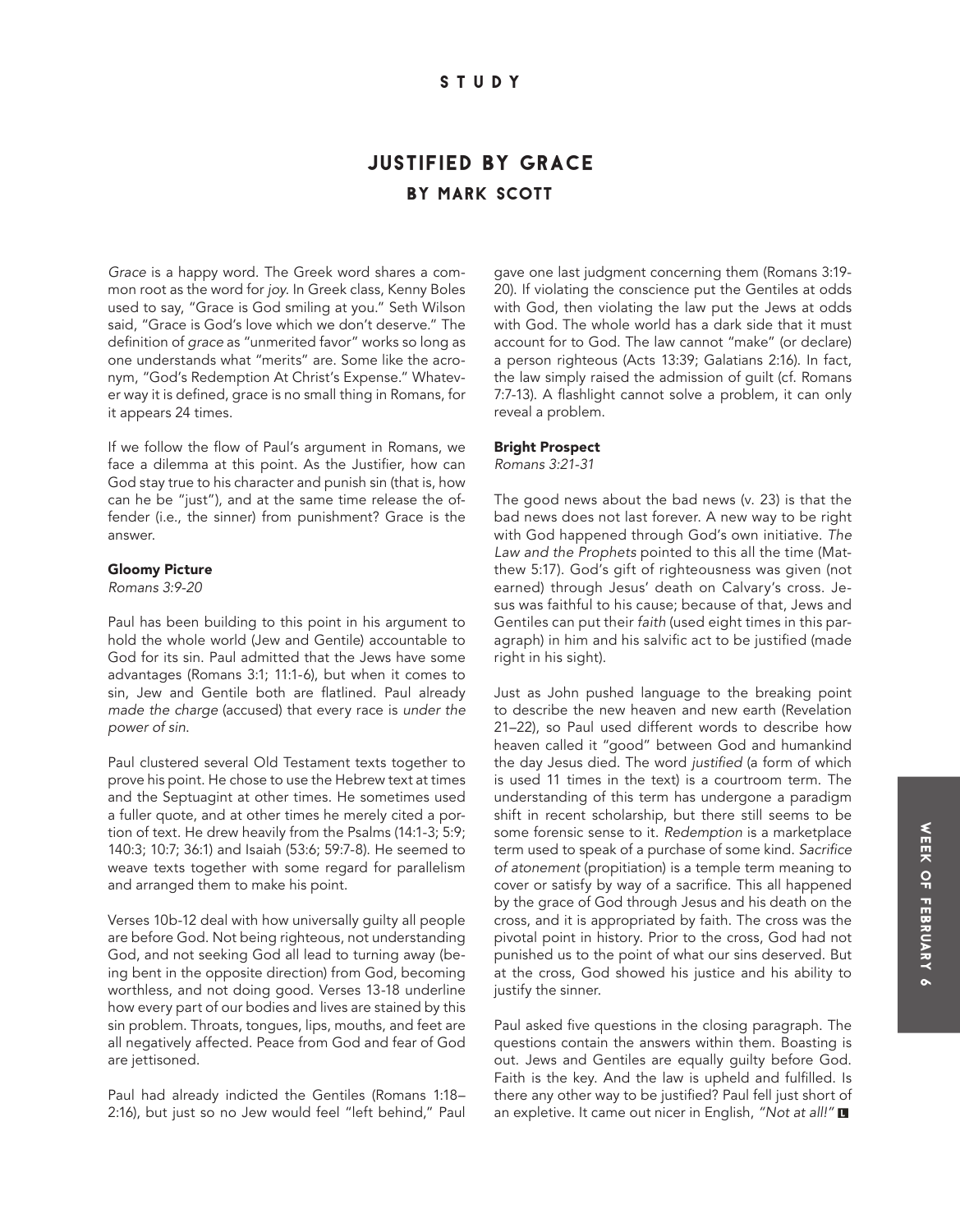## **BY DAVID FAUST** A Hole in One

I have never been a golfer—unless you count Putt-Putt. When we were kids, my brothers and I dug holes in the yard and walked around with baseball bats, trying to knock a rubber ball into the holes. It was our version of the Masters.

Dad didn't complain about the holes in the lawn. He considered sports a healthy outlet for his three sons, so he allowed us to play baseball in the yard even though we created bare spots for the baselines. Dad quipped, "I'll have time to raise grass after I raise my boys." He erected a basketball backboard in the driveway, and he put another one in the barn so we could play during bad weather. He pounded metal stakes into the ground and strung electric lights so we could pitch horseshoes after dark on summer nights.

He drew the line, though, when it came to golf. One day I was riding with Dad in his pickup truck when we drove past a new golf course that was being built outside of town. Knowing our family's love for sports, I asked, "Will we play golf?" I still remember Dad's answer: "Golf is for rich people." He couldn't fathom spending the time and money golf required.

I didn't step onto a golf course until I was in my late 20s. By then, I had several reasons not to play. One reason was pride. I didn't want to embarrass myself. I didn't have the right equipment or the right clothes to wear. I didn't understand all the rules and protocols, and I felt like others were watching to see if I did something wrong. I might drive the golf cart in the wrong spot. I might accidently cough or sneeze while another golfer was preparing to swing. If I hit a wild shot, I might even hurt someone. Plus, I was busy, and I didn't have the time and money to spend

on golf. When I worked as a college administrator, we held golf outings to raise money, but I didn't really play the game. Although I'm happy my friends enjoy the sport, and I respect the skill it requires, you won't find me on a golf course anytime soon.

#### It's Not Just a Game

I wonder, *What if the way I feel about golf is the way non-Christians feel about the church?* They don't want to feel awkward in a public place. They don't want to commit to something that will take a lot of time and money. They aren't familiar with our rules and protocols, and they don't want to be judged if they mess up. They wonder if there's a dress code, and they aren't sure they will enjoy the songs we sing. Just as I find it difficult to understand why anyone would devote a half-day to playing golf (or watching it on TV), most of our neighbors think they have better things to do than going to church.

And yet . . . there is a God-shaped hole in every human heart. Sin has left a void in our souls. Sports can't fill that empty spot. Neither can work, money, riches, pleasure, fame, friends, or any other earthly endeavor. No hobby or human achievement can fill that hole.

That's why the church needs to be authentic, safe, and welcoming. Christians need to be magnets who draw others toward Christ instead of repelling and confusing them. With golf, it's OK to take it or leave it. But everybody needs the grace of God.

Personal Challenge: Evaluate what outsiders experience when they visit your church gatherings or small group. Do they understand the language and customs you use? Do you see any obstacles that might prevent seekers from encountering God's grace? **□**